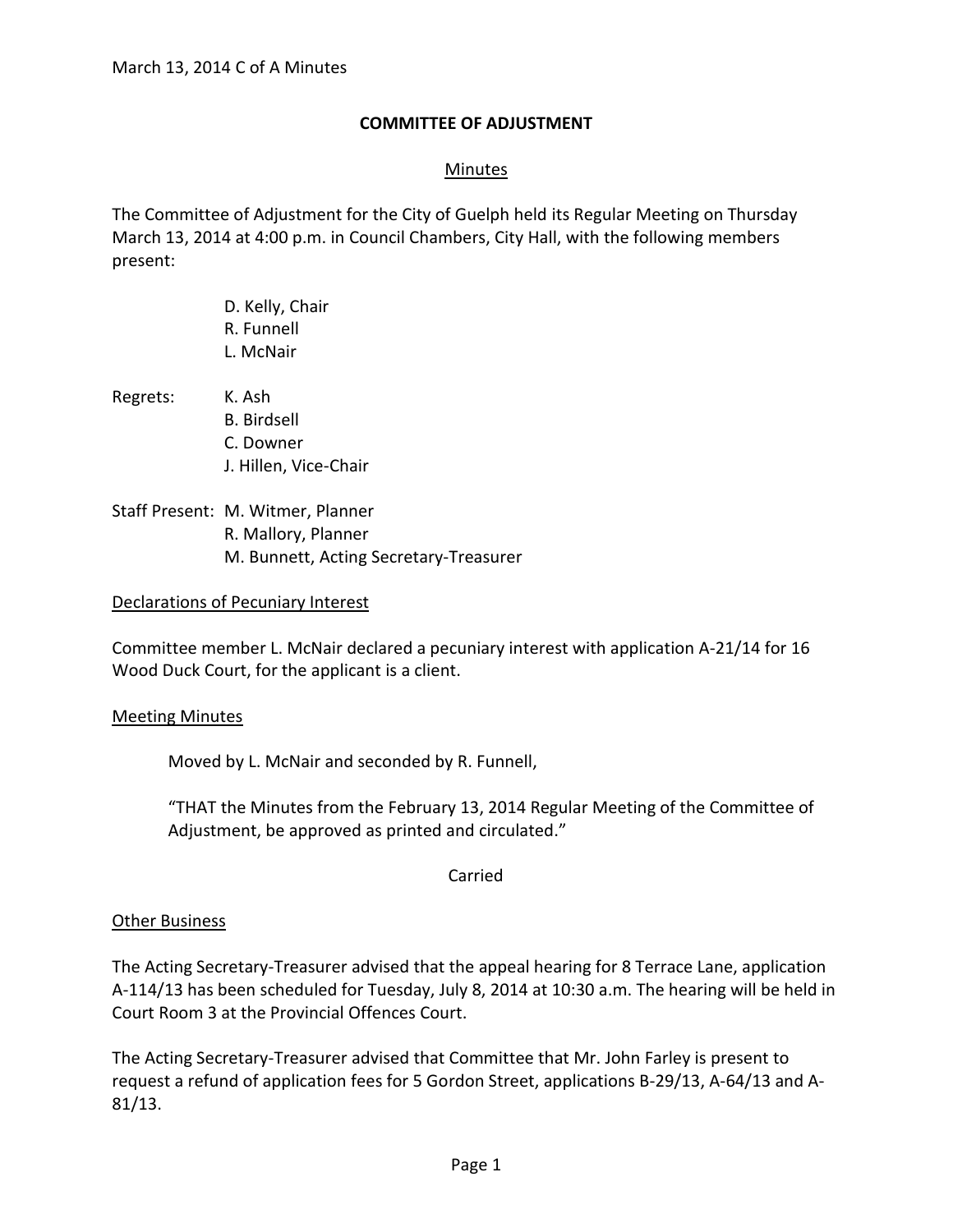## March 13, 2014 C of A Minutes

# Re-consideration of Refund of the Application fees for 5 Gordon Street B-29/13, A-64/13 and A- $81/13$

Mr. Farley explained that he is formally withdrawing the applications and is present to request the refund of the application fees. He explained that he was not present at the June  $25<sup>th</sup>$ hearing. He also explained that in preparation for an application, it is standard protocol to proceed with pre-consultation with staff, prior to paying the application fees. He noted that pre-consultation was not done because staff had a busy schedule, legal staff was unavailable and the applications went forward with the belief they will be supported by staff. He explained that staff indicated that the applications were not supported due to technical reasons and that the applications were not in the best interest of the public. He commented that he would have not have moved forward with the applications if the pre-consultation would have indicated this. He noted that an error was made on staff's protocol and the refunding of the fees has been supported by the Manager of Development Planning.

Committee member L. McNair requested clarification whether formal pre-consultation was requested for and completed.

Mr. J. Farley replied that the Secretary-Treasurer indicated pre-consultation was not available and that legal staff was unavailable to assist. He confirmed that formal pre-consultation with Planning Services was not completed but a discussion took place with the Secretary-Treasurer.

Committee member L. McNair questioned how many days in advance the application was submitted.

Mr. J. Farley replied that the applications were submitted two weeks before the deadline.

Committee member L. McNair commented that two weeks is not enough time to receive enough information.

Mr. J. Farley replied that he has in the past submitted other applications two weeks in advance. He noted that with these applications, an error occurred in staff's protocol and process.

Chair D. Kelly questioned if the applicant emailed the Manager of Development Planning requesting for pre-consultation after submitting the applications.

Mr. J. Farley replied that the pre-consultation was with the Secretary-Treasurer only.

Planner M. Witmer noted that he was not aware of any formal pre-consultation prior to the applications being submitted. He explained that staff recommended deferral after the application was submitted due to the applications being complex.

Mr. J. Farley confirmed that he did have conversations with the Manager of Development Planning in whole.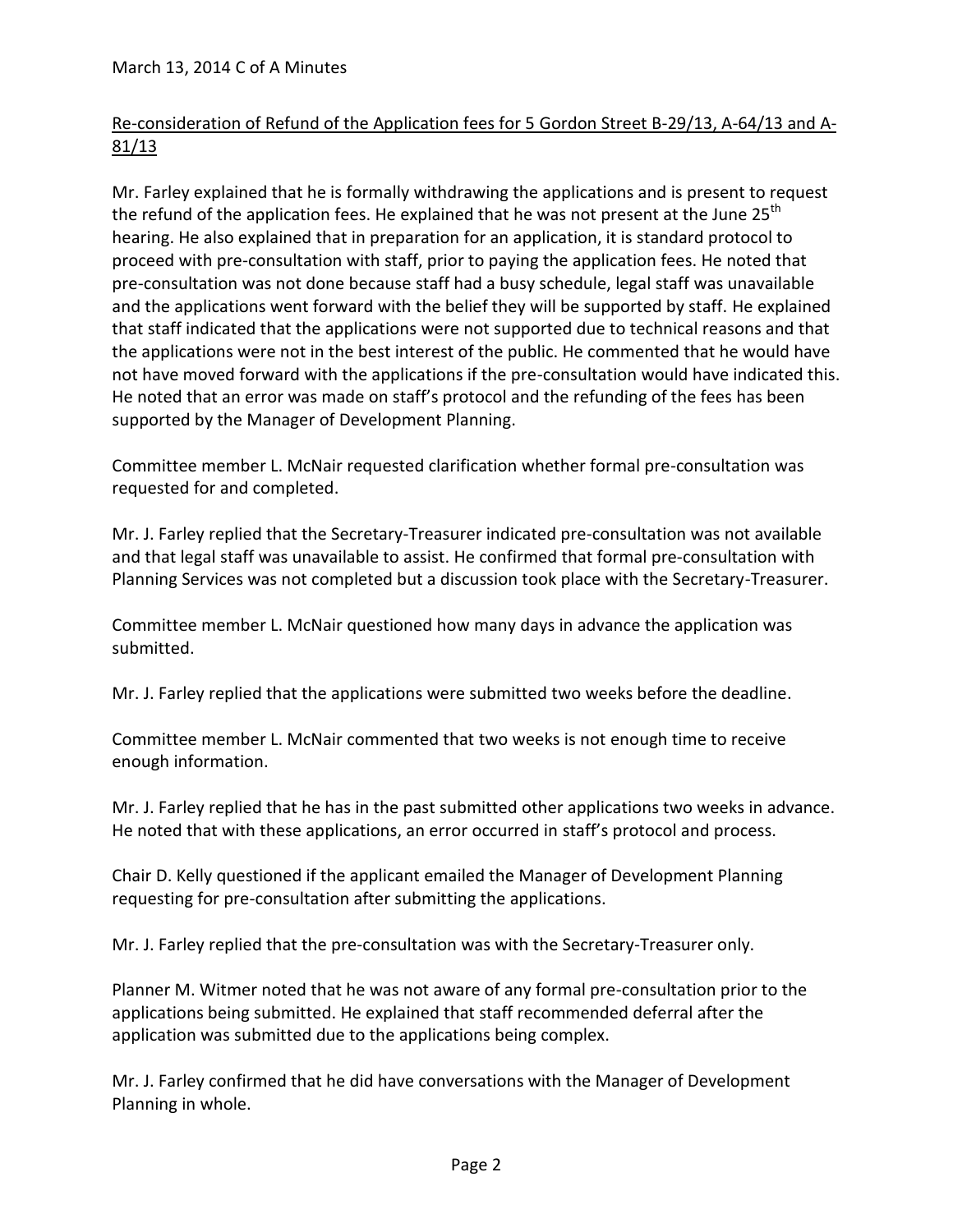Chair D. Kelly noted that it is unclear when pre-consultation was formally requested by the applicant. She noted that she understood the Manager of Development Planning was not contacted until after the applications were submitted.

Mr. J. Farley replied he did not contact the Manager of Development Planning after the applications were submitted.

Committee member L. McNair questioned the total amount for the fees paid.

Chair D. Kelly replied that the fees paid were \$2,661 in total. She questioned what amount would cover the staff costs for these applications.

The Acting Secretary-Treasurer replied that 50% should cover the costs for staff time spent.

Moved by R. Funnell and seconded by L. McNair,

"THAT the Secretary-Treasurer refund 50% (\$1,330.50) of the consent and minor variance application fees for applications B-29/13, A-64/13 and A-81/13 at 5 Gordon Street."

Carried

| <b>Application:</b> | B-5/14 and A-15/14 |
|---------------------|--------------------|
|                     |                    |

**Owner: Bradford and Diane Miron**

**Agent: n/a**

**Location: 35 Skov Crescent**

**In Attendance: Brad Miron**

Chair D. Kelly questioned if the sign had been posted in accordance with Planning Act requirements and if the staff comments were received.

Mr. B. Miron replied that the signs were posted and the staff comments were received. He was available for any questions.

Chair D. Kelly questioned whether the applicant noticed there are conditions and understands them.

Mr. B. Miron replied that he does understand the conditions.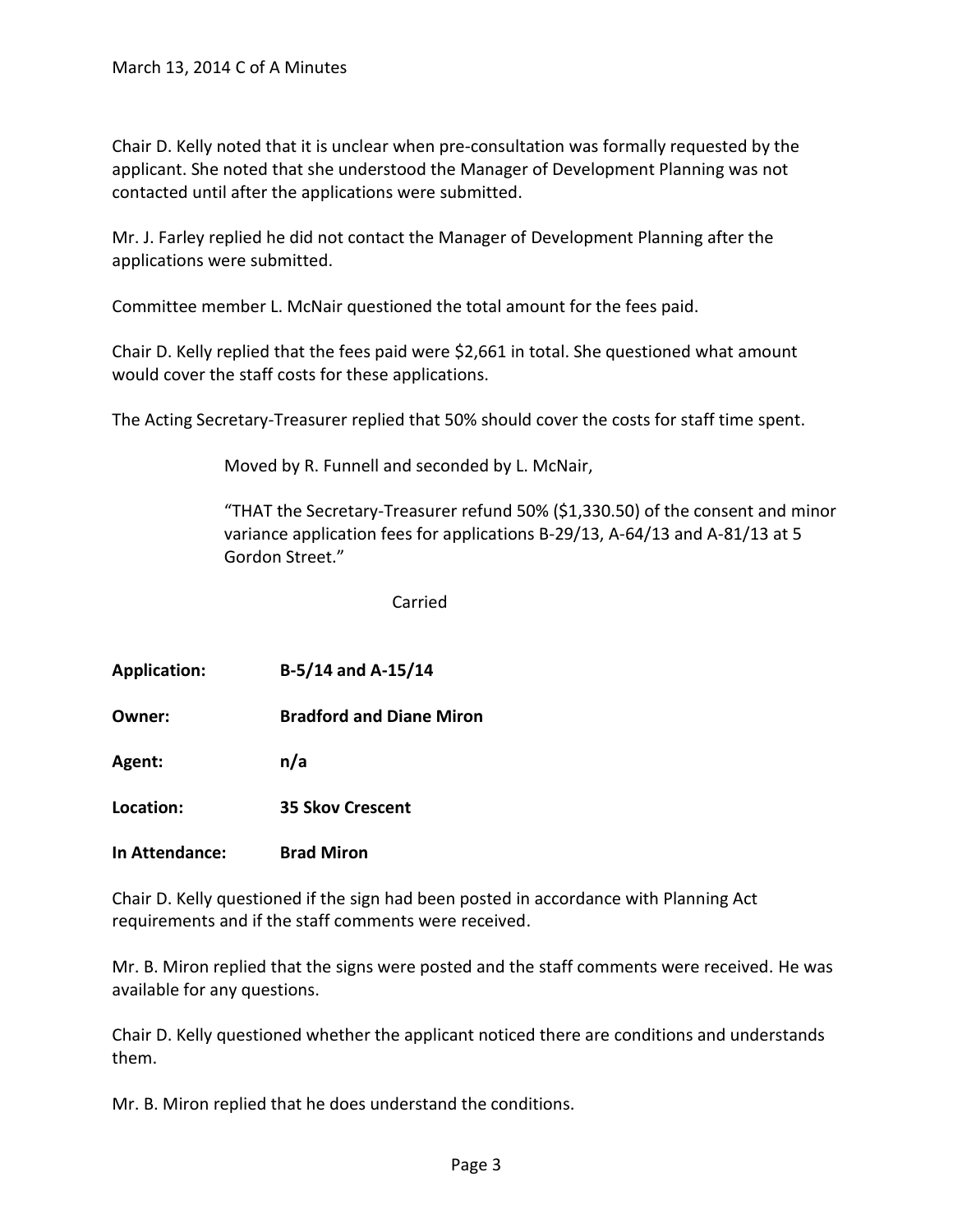There were no questions from the members of the Committee.

### Application B-5/14

Having had regard to the matters under Section 51(24) of the Planning Act, R.S.O. 1990, Chapter P.13 as amended, and having considered whether a plan of subdivision of the land in accordance with Section 51 of the said Act is necessary for the proper and orderly development of the land,

Moved by L. McNair and seconded by R. Funnell,

"THAT in the matter of an application under Section 53(1) of the Planning Act, R.S.O. 1990, c.P13, as amended, consent for severance of Part Lots 25 and 31, Registered Plan 439, to be municipally known as 8 Cote Drive, a parcel with a lot frontage along Cote Drive of 17.6 metres and a depth of 26.3 metres along the westerly lot line,

### be approved,

subject to the following conditions:

- 1. That the owner pay to the City, as determined applicable by the City's Director of Finance, development charges and education development charges, in accordance with City of Guelph Development Charges By-law (2009)-18729, as amended from time to time, or any successor thereof, and in accordance with the Education Development Charges By-laws of the Upper Grand District School Board (Wellington County) and the Wellington Catholic District School Board, as amended from time to time, or any successor by-laws thereof, prior to issuance of a building permit, at the rate in effect at the time of issuance of the building permit.
- 2. That the owner pays the actual cost of constructing new service laterals to the severed lands including the cost of any curb cuts or curb fills required, with the estimated cost of the works as determined necessary by the General Manager/City Engineer being paid, prior to the issuance of a building permit.
- 3. That the owner pays the actual cost of the construction of the new driveway entrance including the required curb cut and/or curb fill, with the estimated cost of the works as determined necessary by the General Manager/City Engineer being paid, prior to the issuance of a building permit.
- 4. That prior to the issuance of any building permits on the proposed severed lands, the owner shall pay the flat rate charge established by the City per metre of road frontage to be applied to tree planting for the proposed severed lands.
- 5. That the owner constructs the new dwelling at such an elevation that the lowest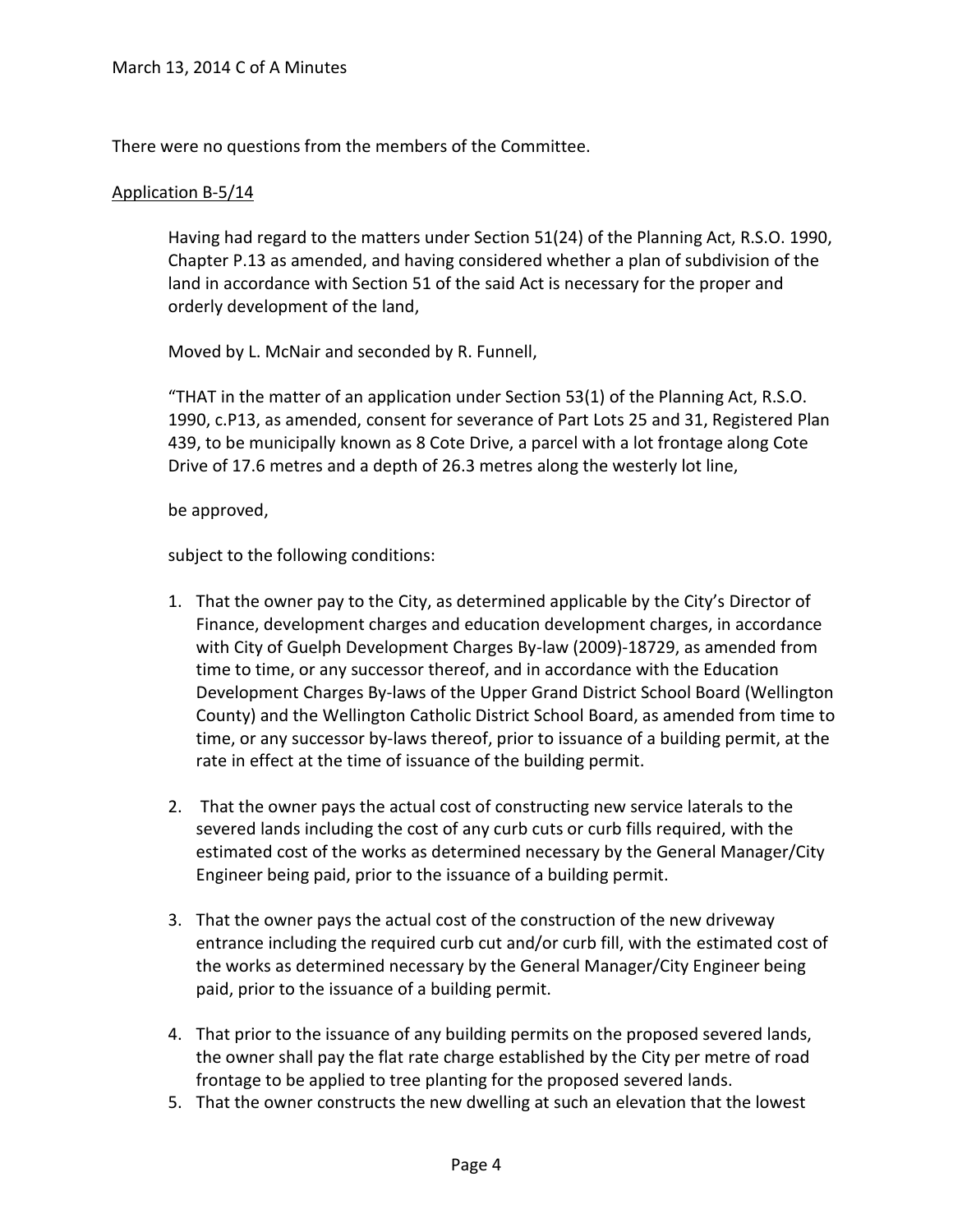level of the building can be serviced with a gravity connection to the sanitary sewer.

- 6. That the owner enters into a Storm Sewer Agreement with the City, satisfactory to the General Manager/City Engineer, prior to endorsation of the deeds.
- 7. That a legal off-street parking space be created on the severed parcel at a minimum setback of 6-metres from the property line at the street.
- 8. That the owner shall make satisfactory arrangements with the Engineering Department of Guelph Hydro Electric Systems Inc. for the servicing of the vacant lands, prior to the issuance of any building permit.
- 9. Prior to the issuance of any building permit for the lands, the owner shall pay to the City, the City's total cost of reproduction and distribution of the Guelph Residents' Environmental Handbook, to all future homeowners or households within the project, with such payment based on a cost of one handbook per residential dwelling unit, as determined by the City.
- 10. Prior to the issuance of any building permit for the lands, the owner shall pay to the City cash-in-lieu of park land dedication in accordance with By-law (1989)-13410, Bylaw (1990)-13545 and By-law (2007)-18225, as amended from time to time, or any successor thereof.
- 11. That a site plan be submitted to, and approved by the General Manager of Planning Services and the City Engineer, prior to the issuance of a building permit for the new dwelling on the severed parcel indicating:
	- a) The location and design of the new dwelling;
	- b) All trees on the subject property, including the extent of their canopies that may be impacted by the development. Any trees within the City boulevard must also be shown, including appropriate protective measures to maintain them throughout the development process. The plan should identify trees to be retained, removed and/or replaced and the location and type of appropriate methods to protect the trees to be retained during all phases of construction.
	- c) The location of the new dwelling with a setback that is in character with the surrounding area;
	- d) Grading, drainage and servicing information;
- 12. That no vegetation removal shall occur during the breeding bird season (May-July), as per the Migratory Bird Act.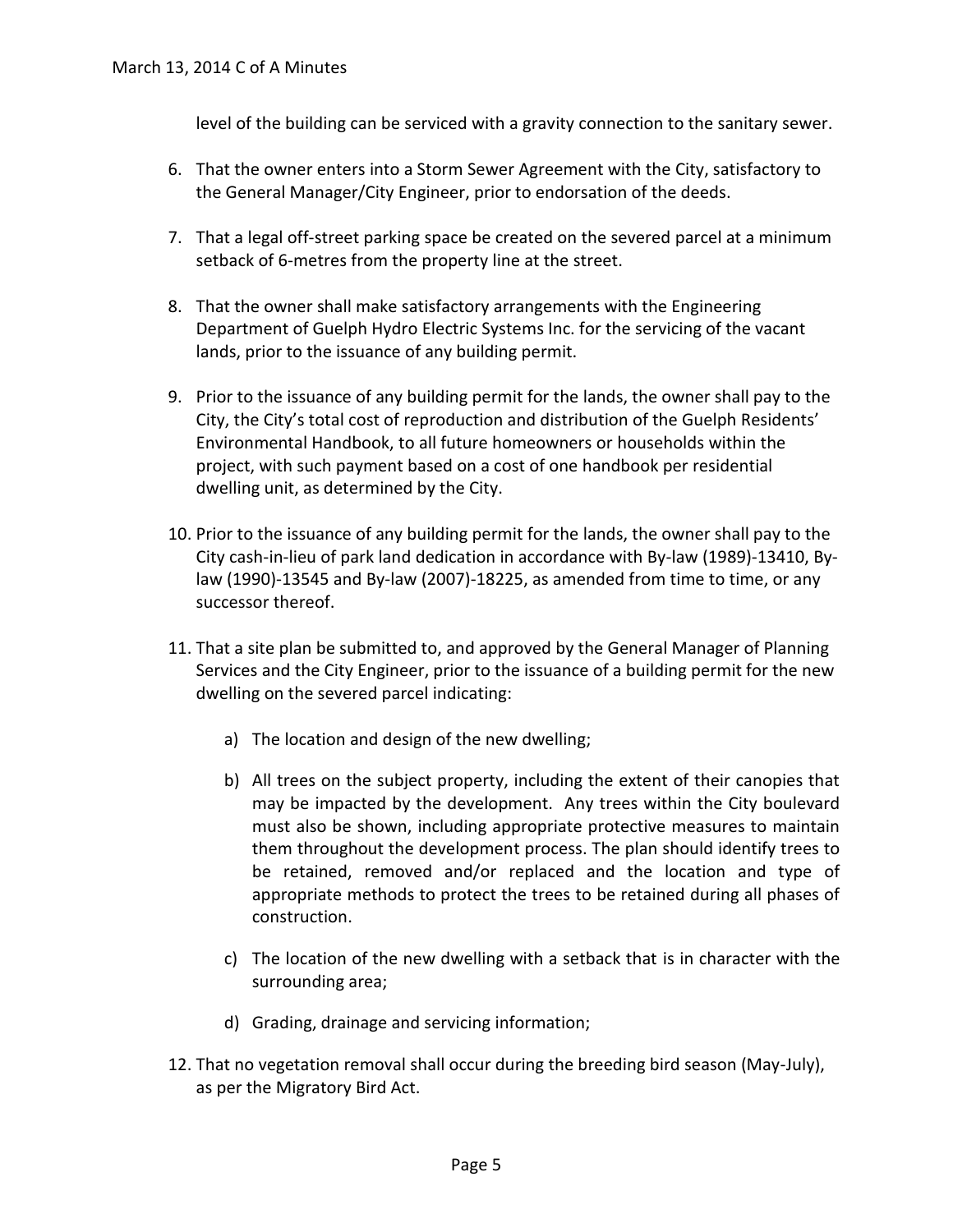- 13. That the elevation and design drawings for the new dwelling on the severed parcel be submitted to, and approved by the General Manager of Planning Services, prior to the issuance of a building permit for the new dwelling in order for staff to ensure that the design of the new dwelling respects the character of the surrounding neighbourhood in all aspects including the proposed massing, building setbacks and the size and location of any proposed garage.
- 14. That prior to the issuance of a building permit for the severed parcel, any required tree protection fencing be erected on-site and inspected by staff to the satisfaction of the General Manager of Planning Services.
- 15. That prior to endorsation of the deeds, the owner shall enter into an agreement with the City, registered on title, satisfactory to the General Manager/City Engineer, agreeing to satisfy the above-noted conditions and to develop the site in accordance with the approved plans.
- 16. That the documents in triplicate with original signatures to finalize and register the transaction be presented to the Secretary-Treasurer of the Committee of Adjustment along with the administration fee required for endorsement, prior to March 19, 2015.
- 17. That all required fees and charges in respect of the registration of all documents required in respect of this approval and administration fee be paid, prior to the endorsement of the deed.
- 18. That the Secretary-Treasurer of the Committee of Adjustment be provided with a written undertaking from the applicant's solicitor, prior to endorsement of the deed, that he/she will provide a copy of the registered deed/instrument as registered in the Land Registry Office within two years of issuance of the consent certificate, or prior to the issuance of a building permit (if applicable), whichever occurs first.
- 19. That a Reference Plan be prepared, deposited and filed with the Secretary-Treasurer which shall indicate the boundaries of the severed parcel, any easements/rights-ofway and building locations. The submission must also include a digital copy of the draft Reference Plan (version ACAD 2010) which can be forwarded by email (cofa@guelph.ca) or supplied on a compact disk."

Carried

## Application A-15/14

Having considered whether or not the variance(s) requested are minor and desirable for the appropriate development and use of the land and that the general intent and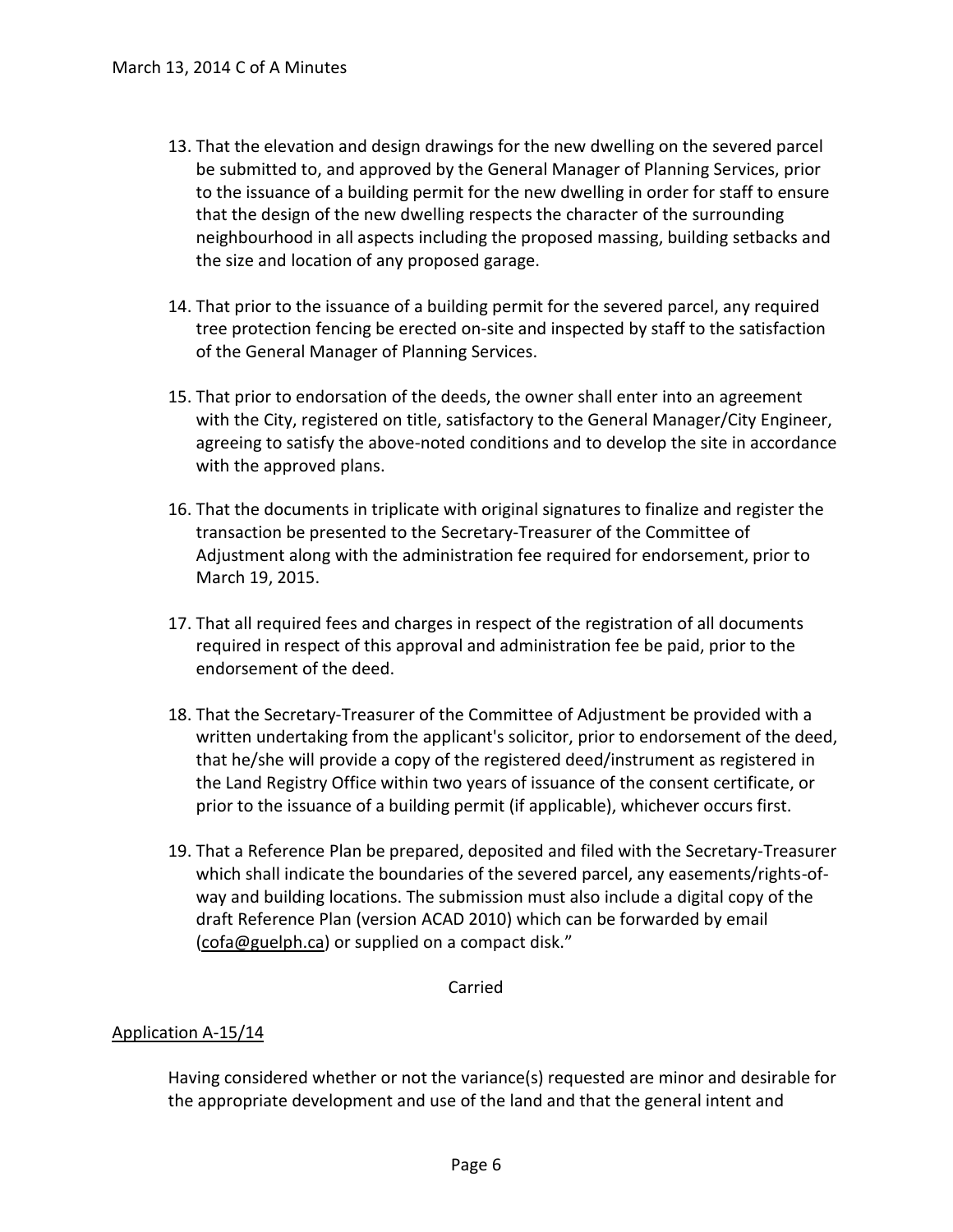purpose of the Zoning By-law and the Official Plan will be maintained, and that this application has met the requirements of Section 45(1) of the Planning Act, R.S.O. 1990, Chapter P.13 as amended,

Moved by L. McNair and seconded by R. Funnell,

"THAT in the matter of an application under Section 45(1) of the Planning Act, R.S.O. 1990, c.P13, as amended, a variance from the requirements of Table 5.1.2 Row 6 of Zoning By-law (1995)-14864, as amended, for a property to be known municipally as 8 Cote Drive, to permit a front yard setback of 4.6 metres when the By-law requires a minimum front yard of 6 metres, be approved,

subject to the following condition:

1. That the conditions imposed for Application B-5/14 be and form part of this approval."

Carried

| <b>Application:</b> | $A-20/14$                              |
|---------------------|----------------------------------------|
| Owner:              | 1794280 Ontario Ltd.                   |
| Agent:              | <b>AECOM Canada Ltd., Jim Flanigan</b> |
| Location:           | 871 Southgate Drive                    |
| In Attendance:      | <b>Jim Flanigan</b>                    |

Chair D. Kelly questioned if the sign had been posted in accordance with Planning Act requirements and if the staff comments were received.

Mr. J. Flanigan replied the sign was posted and the staff comments were received. He explained that a legal survey has now been completed of the property and the actual size of the property is 38,408 square metres.

Chair D. Kelly commented that the change is quite minor and a revised notice should not be necessary.

Planner M. Witmer noted that staff can agree with this, the property is very large. He noted that TDL Group expressed a concern with the proposed PCP waste storage facility. He advised that Hydro One responded to these concerns and that TDL Group no longer has concerns.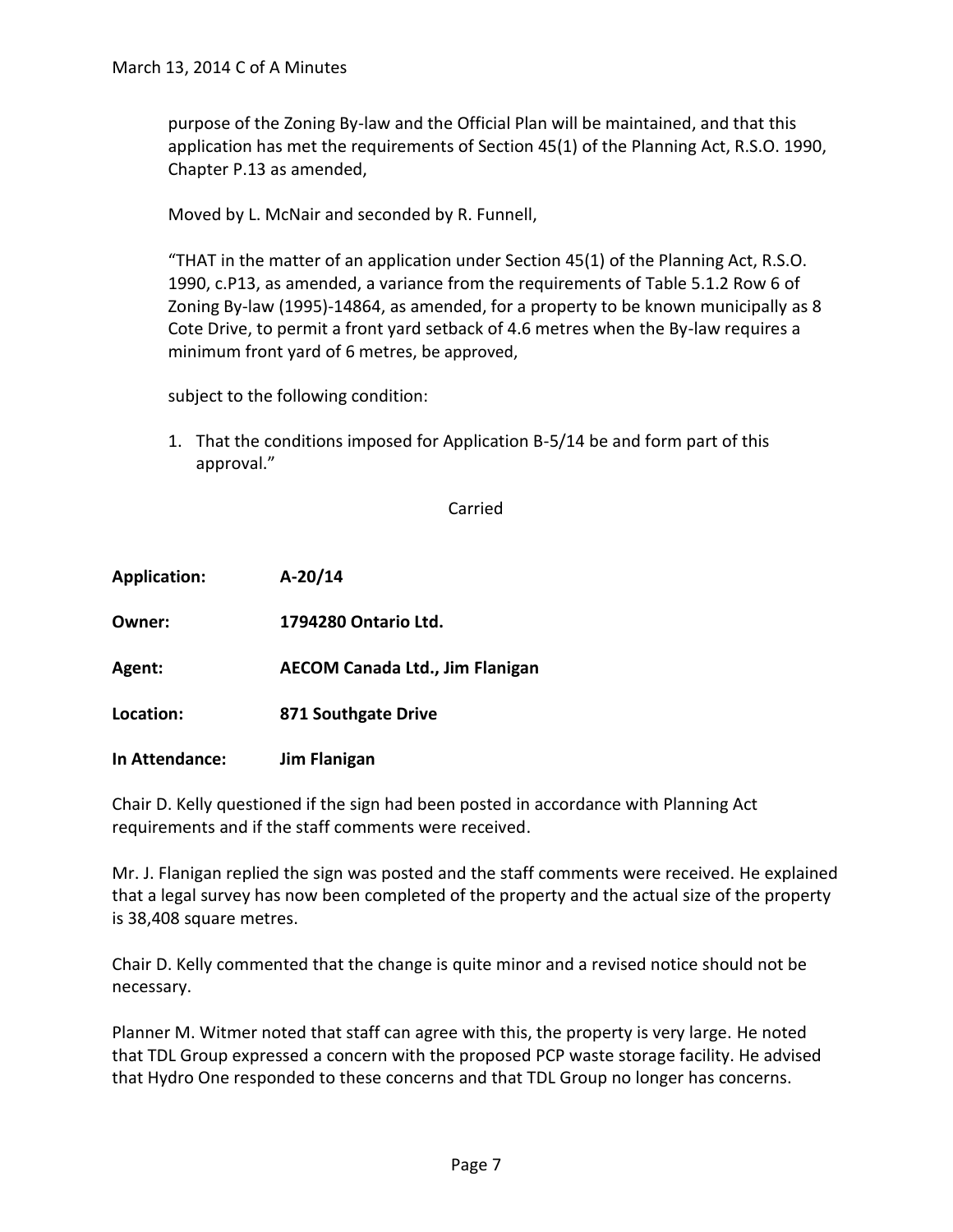Committee member L. McNair questioned whether this facility is solely for storage or also for manufacturing.

Mr. J. Flanigan replied that the facility is for storage.

Having considered whether or not the variance(s) requested are minor and desirable for the appropriate development and use of the land and that the general intent and purpose of the Zoning By-law and the Official Plan will be maintained, and that this application has met the requirements of Section 45(1) of the Planning Act, R.S.O. 1990, Chapter P.13 as amended,

Moved by R. Funnell and seconded by L. McNair,

"THAT in the matter of an application under Section 45(1) of the Planning Act, R.S.O. 1990, c.P13, as amended, a variance from the requirements of Sections 7.3.5.1 and 4.5.2.2 of Zoning By-law (1995)-14864, as amended, for property to be known municipally as 520 Clair Road West,

- a) to permit a 1,866 square metre industrial building to cover 6.84% of the lot area when the By-law requires that, for lots between 3-10 acres in size, a minimum building size of 15% of the lot area is provided,
- b) to permit a height of 6.22 metres for a general storage building when the By-law permits a maximum height of 4.5 metres for accessory buildings or structures, and,
- c) to permit a height of 5.97 metres for a PCB waste management building when the by-law permits a maximum height of 4.5 metres for accessory buildings or structures,

be approved."

Carried

| <b>Application:</b> | $A-14/14$                                                    |
|---------------------|--------------------------------------------------------------|
| Owner:              | 1626711 Ontario Inc.                                         |
| Agent:              | Black, Shoemaker, Robinson & Donaldson Ltd., Nancy Shoemaker |
| Location:           | 1123 York Road                                               |
| In Attendance:      | <b>Nancy Shoemaker</b><br><b>Paul Barzotti</b>               |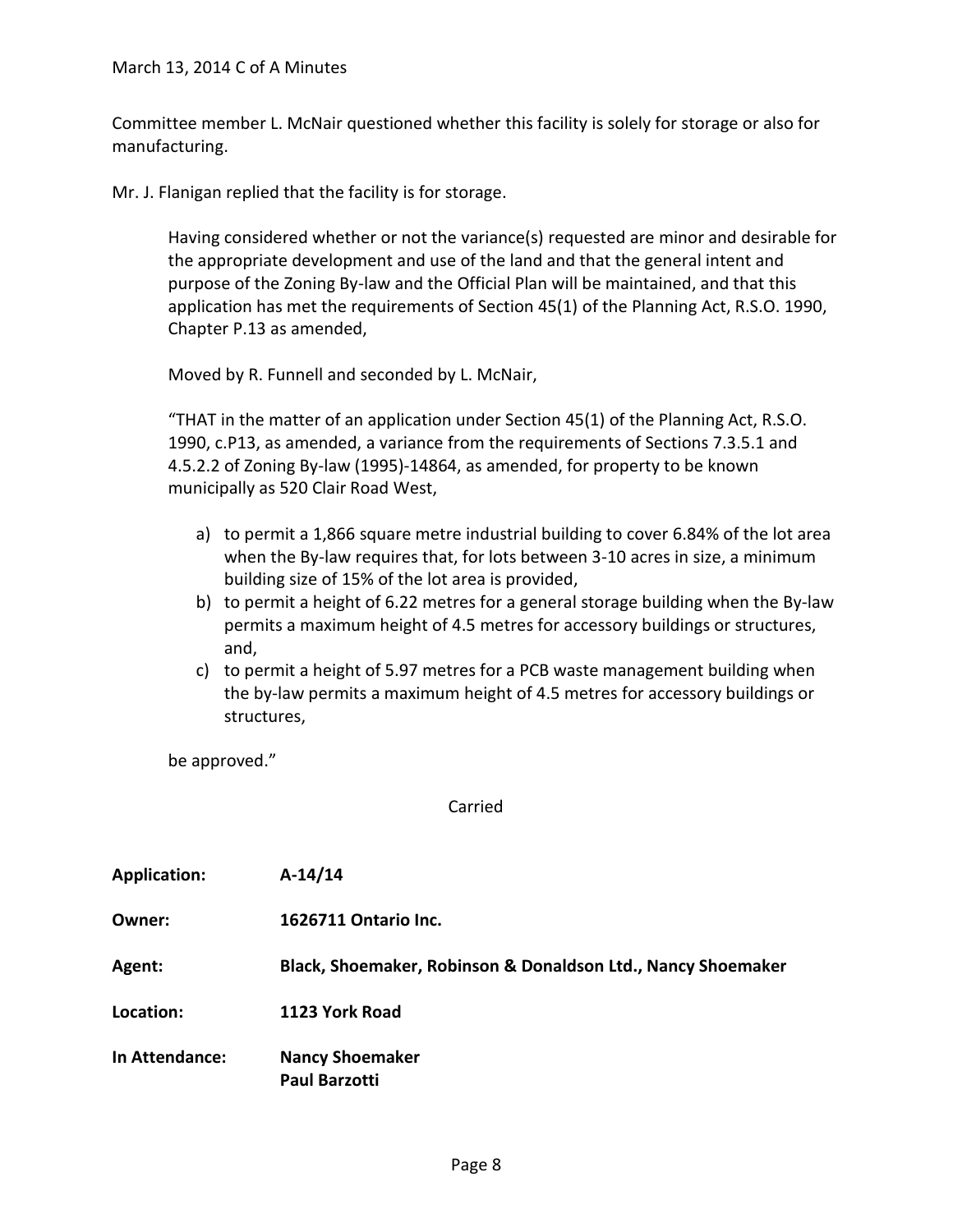Chair D. Kelly questioned if the sign had been posted in accordance with Planning Act requirements and if the staff comments were received.

Ms. N. Shoemaker replied that the sign was posted and the staff comments were received. She explained that an office use or an industrial mall is not permitted on this property. She noted that the main concern staff had was that the office might end up being the main use. She explained that staff has put a limit on the size of the office and they agree with that.

Chair D. Kelly questioned whether the applicant understands and agrees with the proposed conditions.

Ms. N. Shoemaker replied that they do.

Committee member L. McNair questioned if the intent is to rent the office as a separate entity or will it be part of a manufacturing business.

Ms. N. Shoemaker replied that they are looking for a variety of uses for possibly two or more units which would be considered as a separate entity for a different manufacturing use.

Having considered whether or not the variance(s) requested are minor and desirable for the appropriate development and use of the land and that the general intent and purpose of the Zoning By-law and the Official Plan will be maintained, and that this application has met the requirements of Section 45(1) of the Planning Act, R.S.O. 1990, Chapter P.13 as amended,

Moved by L. McNair and seconded by R. Funnell,

"THAT in the matter of an application under Section 45(1) of the Planning Act, R.S.O. 1990, c.P13, as amended, a variance from the requirements of Sections 7.1.1 and 7.1.1.1 of Zoning By-law (1995)-14864, as amended, for 1123 York Road,

- a) to permit an industrial mall building when the By-law permits a variety of uses but does not permit an industrial mall (two or more units), and
- b) to permit an office use when the By-law does not permit an office use within a B.1 zone,

be approved,

subject to the following conditions:

1. That prior to issuance of a building permit, the applicant makes arrangement with the Technical Services Department of Guelph Hydro Electric Systems Inc. for servicing of the new lot via underground. The servicing costs would be at the owner/applicant's expense.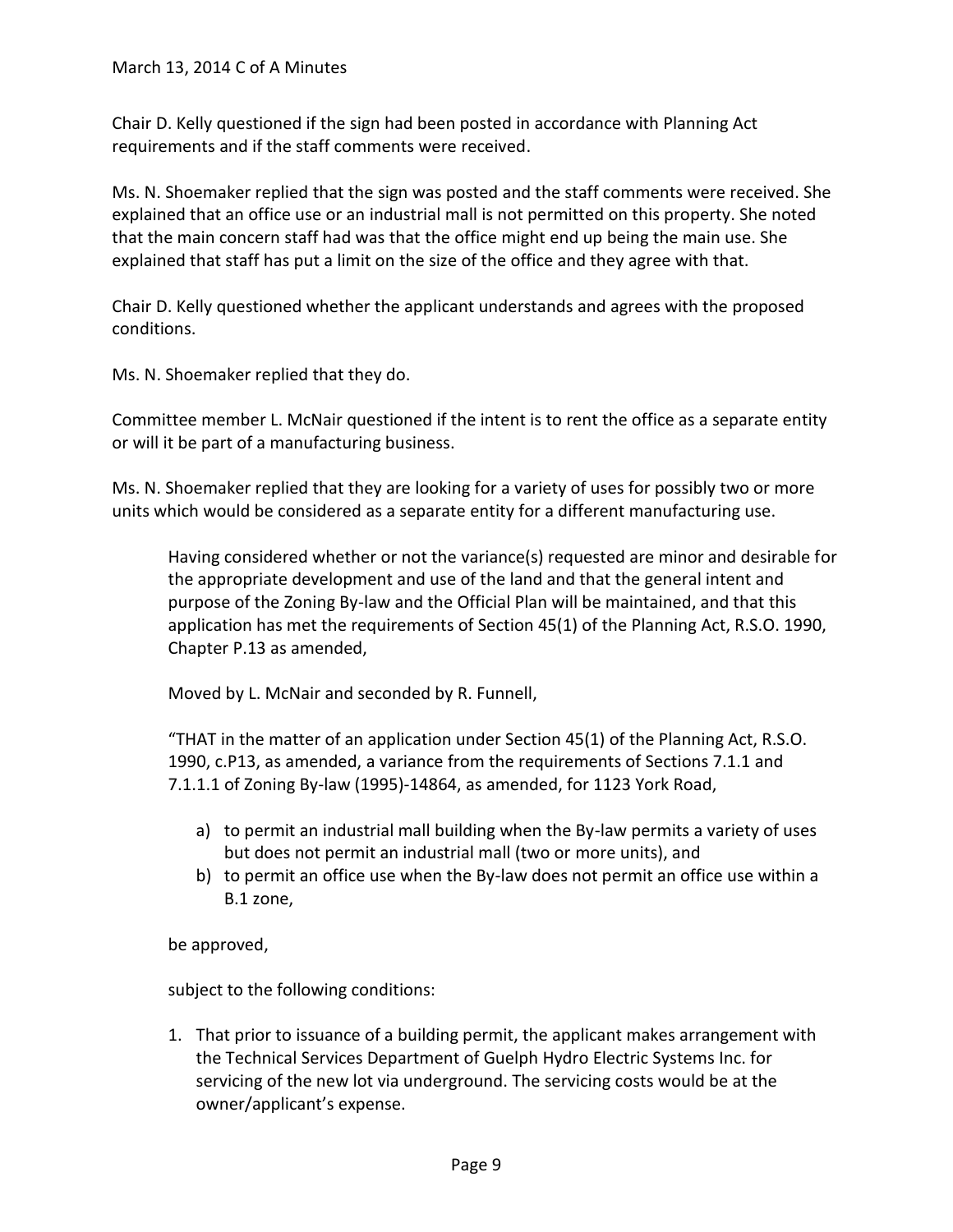2. That all office uses occupy a maximum of 30% of the total gross floor area of the whole building."

Carried

| <b>Application:</b>   | $A-16/14$                                       |
|-----------------------|-------------------------------------------------|
| Owner:                | <b>Carol Bennett and Michael Hietkamp</b>       |
| Agent:                | n/a                                             |
| Location:             | <b>15 James Street West</b>                     |
| <b>In Attendance:</b> | <b>Carol Bennett</b><br><b>Michael Hietkamp</b> |

Chair D. Kelly questioned if the sign had been posted in accordance with Planning Act requirements and if the staff comments were received.

Ms. C. Bennett replied that they posted the sign and the staff comments were received. She explained that they were surprised about the engineering comments since the front porch has been there since 1968.

Chair D. Kelly replied that in cases like this, it is a standard procedure for Legal Services to request an encroachment agreement.

Planner M. Witmer noted that an encroachment agreement ensures that the City of Guelph is released of any liability when it comes to the steps.

There were no further questions from the members of the Committee.

Having considered whether or not the variance(s) requested are minor and desirable for the appropriate development and use of the land and that the general intent and purpose of the Zoning By-law and the Official Plan will be maintained, and that this application has met the requirements of Section 45(1) of the Planning Act, R.S.O. 1990, Chapter P.13 as amended,

Moved by L. McNair and seconded by R. Funnell,

"THAT in the matter of an application under Section 45(1) of the Planning Act, R.S.O. 1990, c.P13, as amended, a variance from the requirements of Section 5.1.2.7 and Table 5.1.2 Row 7 of Zoning By-law (1995)-14864, as amended, for 15 James Street West,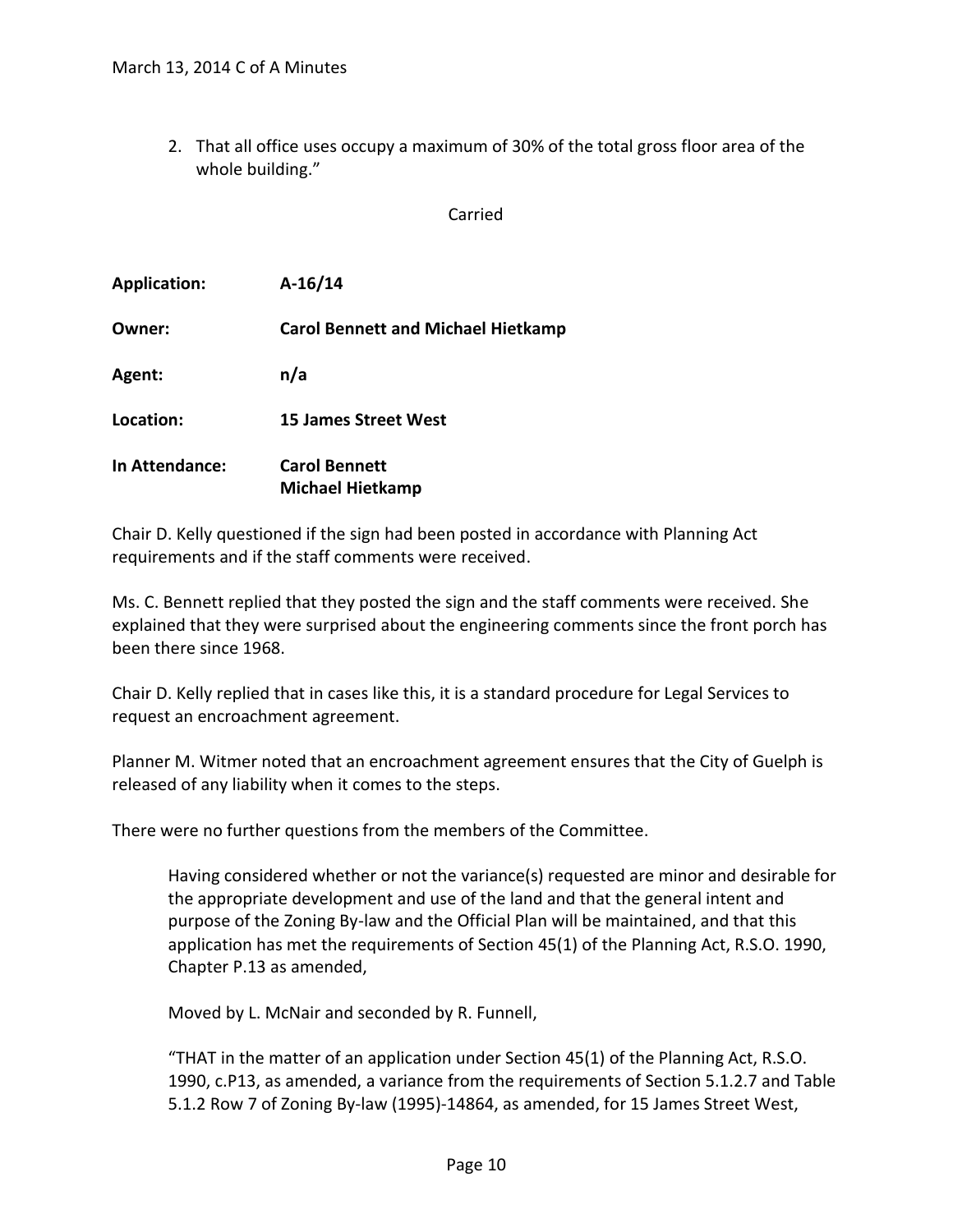- a) to permit a dormer addition on the second floor of the existing dwelling to be located 3.19 metres from the front yard property line when the By-law requires that the minimum front yard be the average of the setbacks of the properties having lot frontage within the same City Block Face (5.2 metres), and
- b) to permit a dormer addition on the second floor of the existing dwelling to be located 1.21 metres from the left side yard property line when the By-law requires that a minimum side yard of 1.5 metres is provided,

be approved,

subject to the following condition:

1. That prior to the issuance of a building permit, the owner applies to the City Solicitor for an encroachment agreement and obtains approval for the encroachment of a portion of the existing concrete porch steps complete with wrought iron railings and posts that encroach on the James Street road allowance."

#### Carried

| <b>Application:</b>   | $A-17/14$                              |
|-----------------------|----------------------------------------|
| Owner:                | <b>Mark Kaminski and Justine Angus</b> |
| Agent:                | n/a                                    |
| Location:             | <b>18 Robinson Avenue</b>              |
| <b>In Attendance:</b> | Mark Kaminski                          |

Chair D. Kelly questioned if the sign had been posted in accordance with Planning Act requirements and if the staff comments were received.

Mr. M. Kaminski replied that the sign was posted and the staff comments were received. He was available for any questions.

There were no questions from the members of the Committee.

Having considered whether or not the variance(s) requested are minor and desirable for the appropriate development and use of the land and that the general intent and purpose of the Zoning By-law and the Official Plan will be maintained, and that this application has met the requirements of Section 45(1) of the Planning Act, R.S.O. 1990, Chapter P.13 as amended,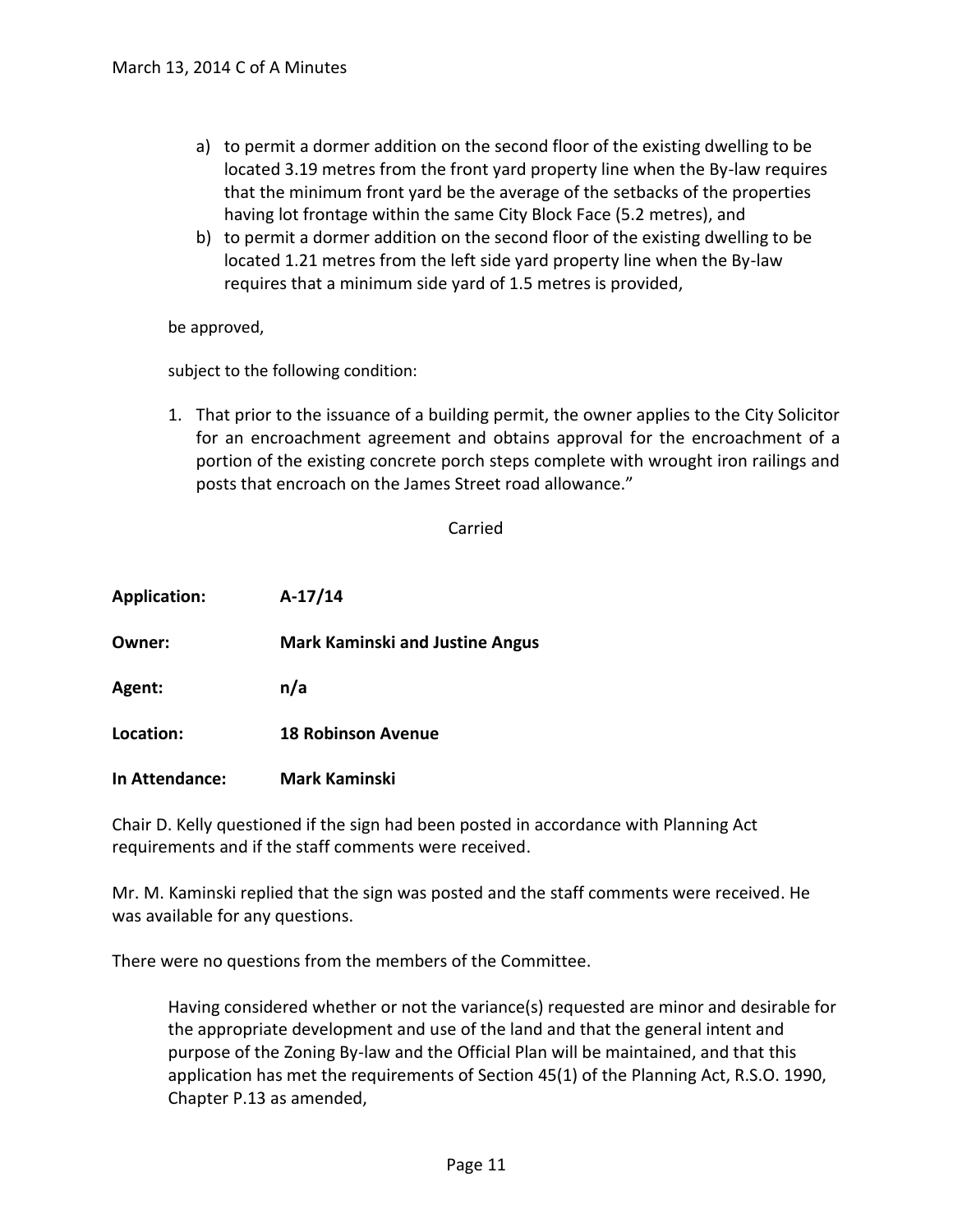Moved by R. Funnell and seconded by L. McNair,

"THAT in the matter of an application under Section 45(1) of the Planning Act, R.S.O. 1990, c.P13, as amended, a variance from the requirements of Table 5.1.2 Row 7 of Zoning By-law (1995)-14864, as amended, for 18 Robinson Avenue, to permit a 6.1 metre by 8.5 metre two storey addition to the rear of the dwelling to be located 0.40 metres from the right side yard lot line when the By-law requires that a minimum side yard of 1.5 metres is provided, be approved."

Carried

| <b>Application:</b> | $A-13/14$                         |
|---------------------|-----------------------------------|
| Owner:              | <b>Orlando and Mimi Giancotta</b> |
| Agent:              | n/a                               |
| Location:           | <b>56 Windsor Street</b>          |
| In Attendance:      | Mimi Giancotta                    |

The Acting Secretary-Treasurer advised that an email in support of the application has been received from the owners of 52 Windsor Street.

Chair D. Kelly questioned if the sign had been posted in accordance with Planning Act requirements and if the staff comments were received.

Ms. M. Giancotta replied that the sign was posted and the staff comments were received. She was available for questions.

Chair D. Kelly questioned whether the applicant has seen and agrees with the proposed conditions.

Ms. M. Giancotta replied that she does.

Committee member R. Funnell questioned whether there is any intention of using the building as a garage.

Ms. M. Giancotta replied absolutely not.

Chair D. Kelly questioned what the intent for the structure is.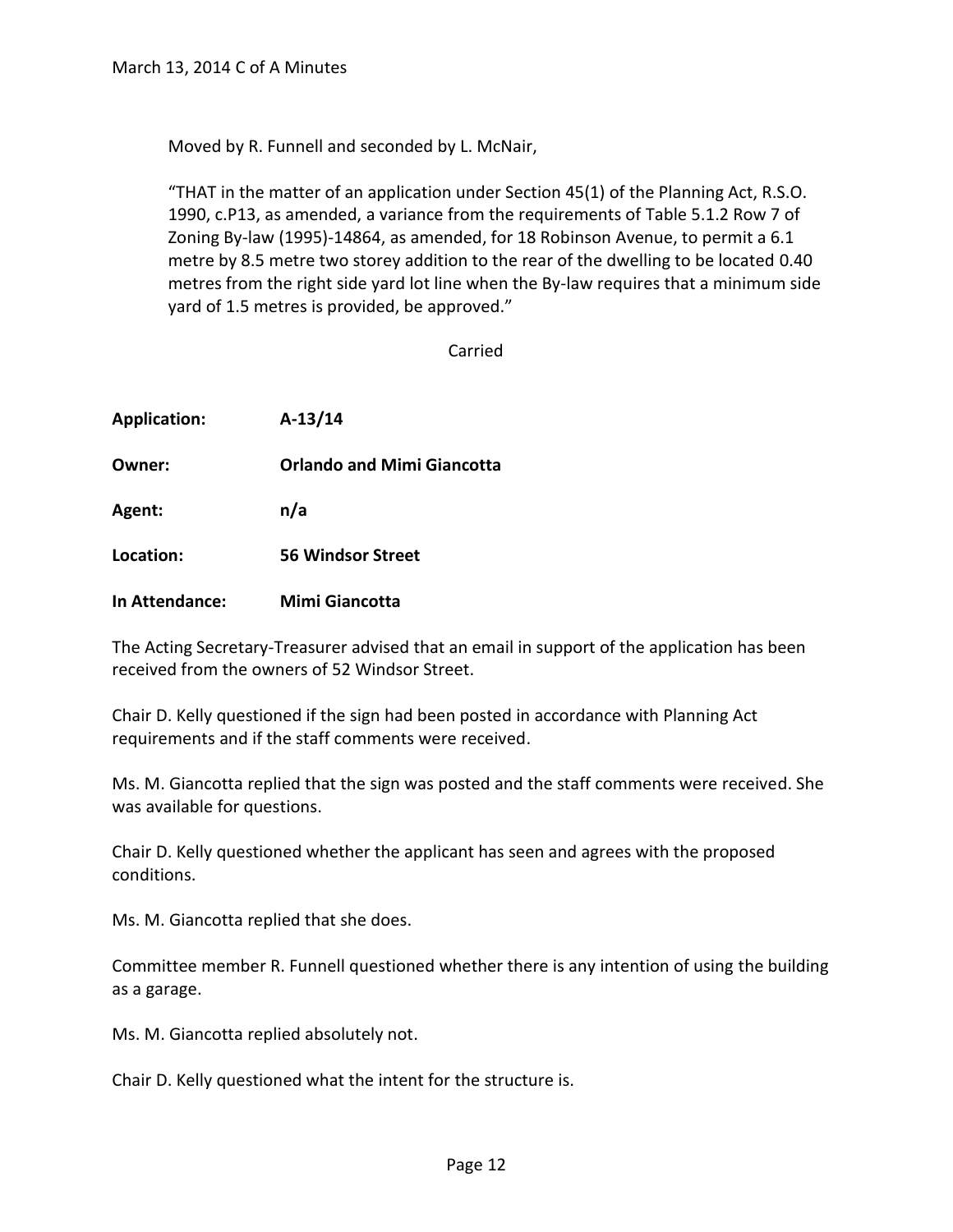Ms. M. Giancotta replied that it will be used for storage only. She explained that they have a single car garage already and the structure will be used for storing items, not vehicles.

Chair D. Kelly pointed out that Planning Services condition number one states that it cannot be used for human habitation or home occupation.

Committee member L. McNair expressed a concern with the garage doors and that the person who owns the property next may choose to use it for parking of vehicles. He noted that there is enough room in the side yard to drive to the rear yard. He questioned whether the applicant would be willing to change the design of the structure which would have narrower doors.

Ms. M. Giancotta replied that she would not want to change the design. She explained that she prefers it to look nice as per the sketch submitted. She also explained that they are gardeners and they have heavy tools and garden tables.

Chair D. Kelly questioned whether staff had any concerns with the two large garage doors.

Planner R. Mallory replied that the Permit and Zoning Administrator noted that the side yard setback is less than the required width of 3 metres for a laneway. He explained that a condition was therefore added that the structure would not be used for storage or parking of vehicles.

Committee member L. McNair proposed to add a limit of 20 years for the variance.

Chair D. Kelly noted that this would perhaps be unnecessary due to the condition which would not permit the parking or storing of vehicles.

Committee member L. McNair proposed to limit the variance to the current ownership only or to add it on title of the property.

The Acting Secretary-Treasurer advised the Committee that Legal Services has advised that a variance cannot be limited to the ownership of the property.

Chair D. Kelly questioned staff if it is necessary to add this condition on title.

Planner M. Witmer replied that adding an agreement on title would be redundant. He advised that the conditional approval satisfies staff and staff would be aware of the conditions imposed due to digital and hard copies of the decision being available.

Committee member L. McNair questioned if public can see the conditions online on the City's website.

Planner M. Witmer replied that he is not certain of this. He noted that property owners can contact staff to view the property files at any time.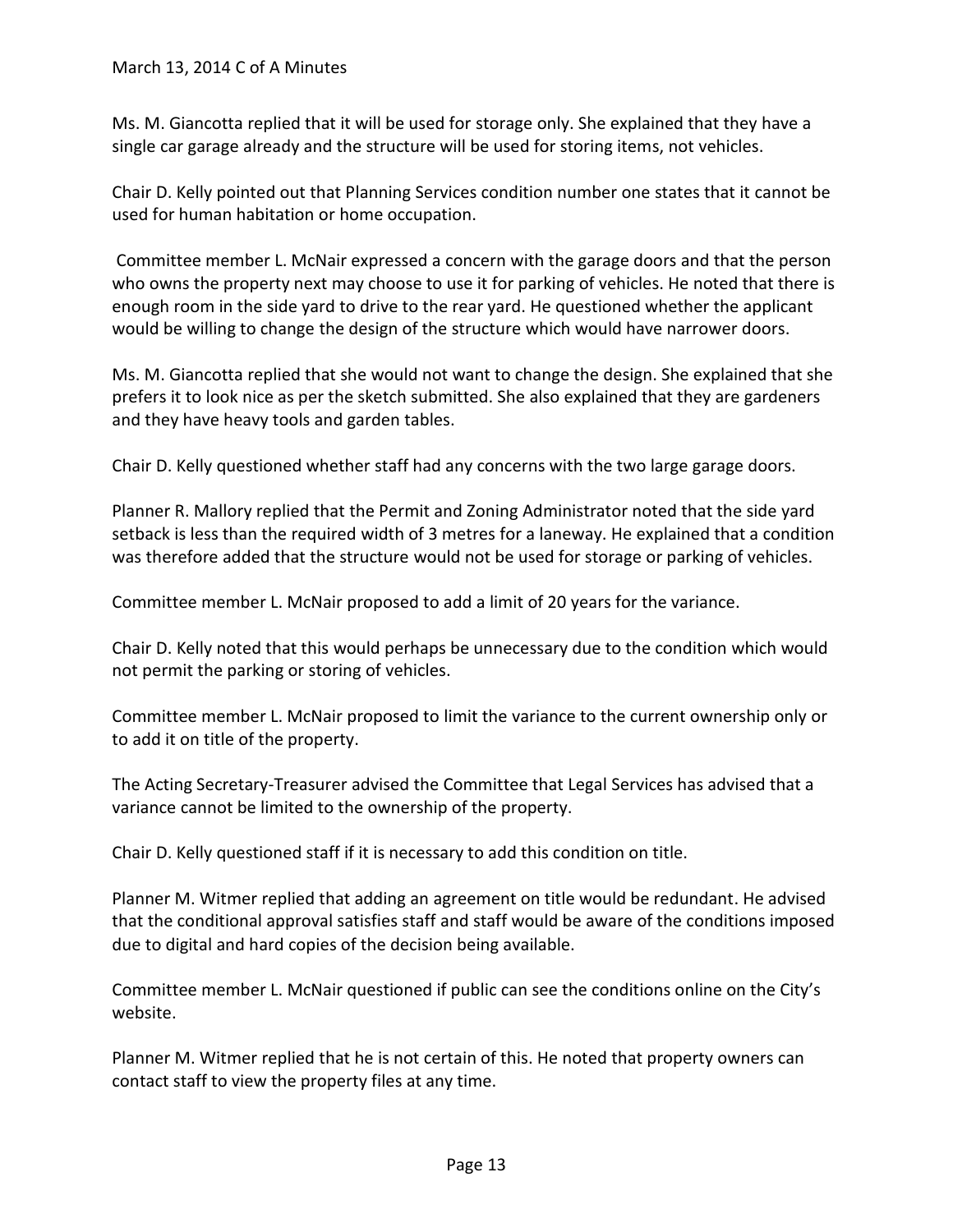Having considered whether or not the variance(s) requested are minor and desirable for the appropriate development and use of the land and that the general intent and purpose of the Zoning By-law and the Official Plan will be maintained, and that this application has met the requirements of Section 45(1) of the Planning Act, R.S.O. 1990, Chapter P.13 as amended,

Moved by R. Funnell and seconded by L. McNair,

"THAT in the matter of an application under Section 45(1) of the Planning Act, R.S.O. 1990, c.P13, as amended, a variance from the requirements of Section 4.5.2.1 of Zoning By-law (1995)-14864, as amended, for 56 Windsor Street, to permit a 8.5 metre by 7.3 metre accessory structure to have a height of 4.6 metres when the By-law requires that accessory buildings and structures shall not exceed 3.6 metres in height, be approved,

subject to the following conditions:

- 1. That the accessory building not be used for human habitation or a home occupation.
- 2. That the existing accessory building be demolished and removed prior to construction of the new accessory building.
- 3. That the accessory structure or the remainder of the rear yard not be used for the storage or parking of vehicles."

Carried

**Application: A-18/14**

**Owner: Shugang Li**

**Agent: n/a**

**Location: 76 Niska Road**

**In Attendance: Shugang Li**

Chair D. Kelly questioned if the sign had been posted in accordance with Planning Act requirements and if the staff comments were received.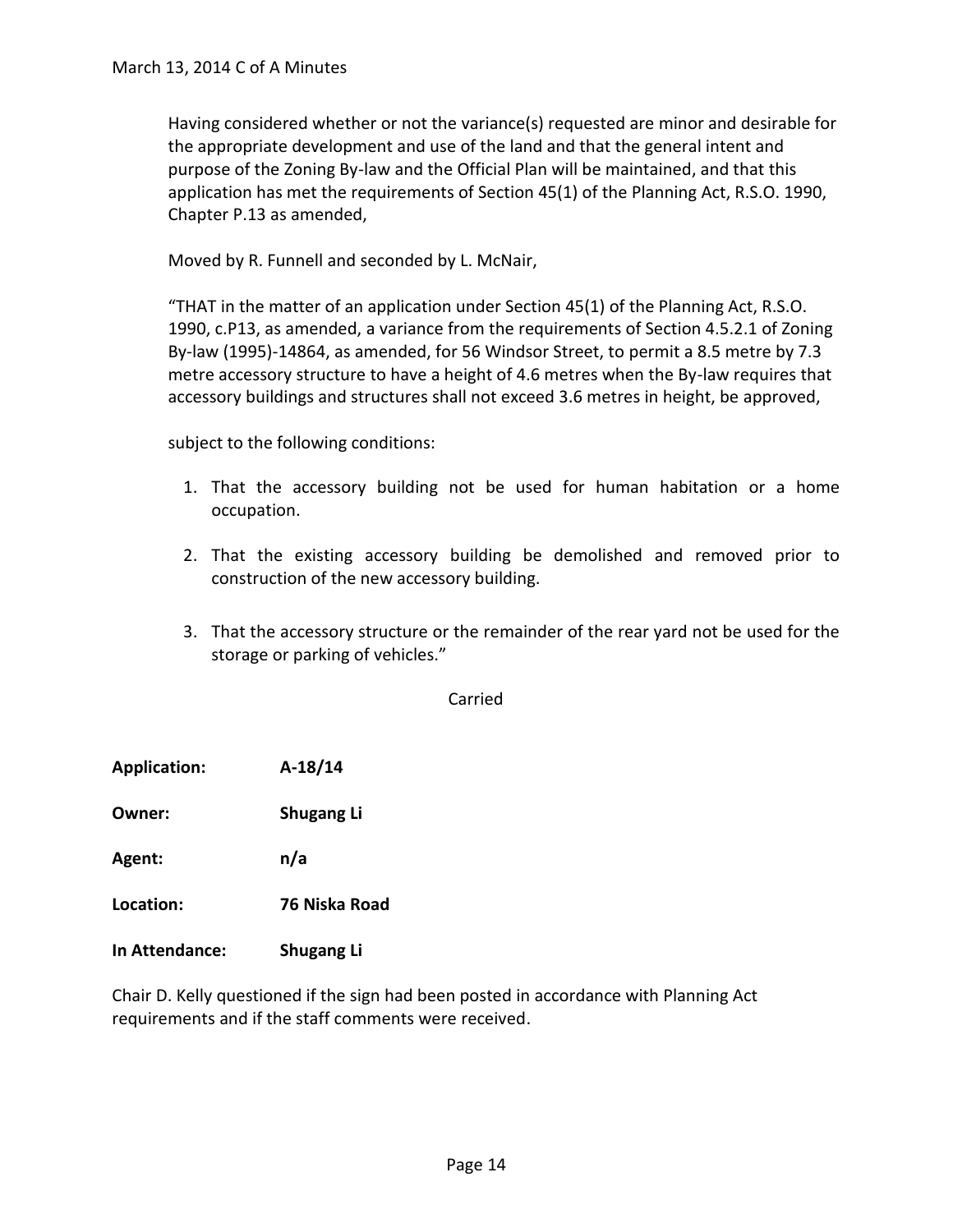Mr. Li replied the sign was posted and the staff comments were received. He explained that he received positive comments from staff and he is hoping the apartment can be approved by the Committee.

There were no questions from the members of the Committee.

Having considered whether or not the variance(s) requested are minor and desirable for the appropriate development and use of the land and that the general intent and purpose of the Zoning By-law and the Official Plan will be maintained, and that this application has met the requirements of Section 45(1) of the Planning Act, R.S.O. 1990, Chapter P.13 as amended,

Moved by L. McNair and seconded by R. Funnell,

"THAT in the matter of an application under Section 45(1) of the Planning Act, R.S.O. 1990, c.P13, as amended, a variance from the requirements of Section 4.15.1.5 of Zoning By-law (1995)-14864, as amended, for 76 Niska Road, to permit a two bedroom accessory apartment in the basement of the residential dwelling to have an area of 100 square metres (1,076 square feet) when the By-law requires that an accessory apartment shall not exceed 45% of the total floor area of the building and shall not exceed a maximum of 80 square metres in floor area, be approved."

Carried

**Application: A-21/14**

**Owner: Allison Fry**

**Agent: Stephen Fry**

**Location: 16 Wood Duck Court**

**In Attendance: n/a**

The applicant was absent from the meeting. Due to a pecuniary interest declared for this application by one of the Committee members, the Committee did not have a quorum to make a decision on the application. It was agreed to arrange the next available time to hear the application so that a decision can be rendered in a timely fashion.

The meeting adjourned at 5:20 p.m.